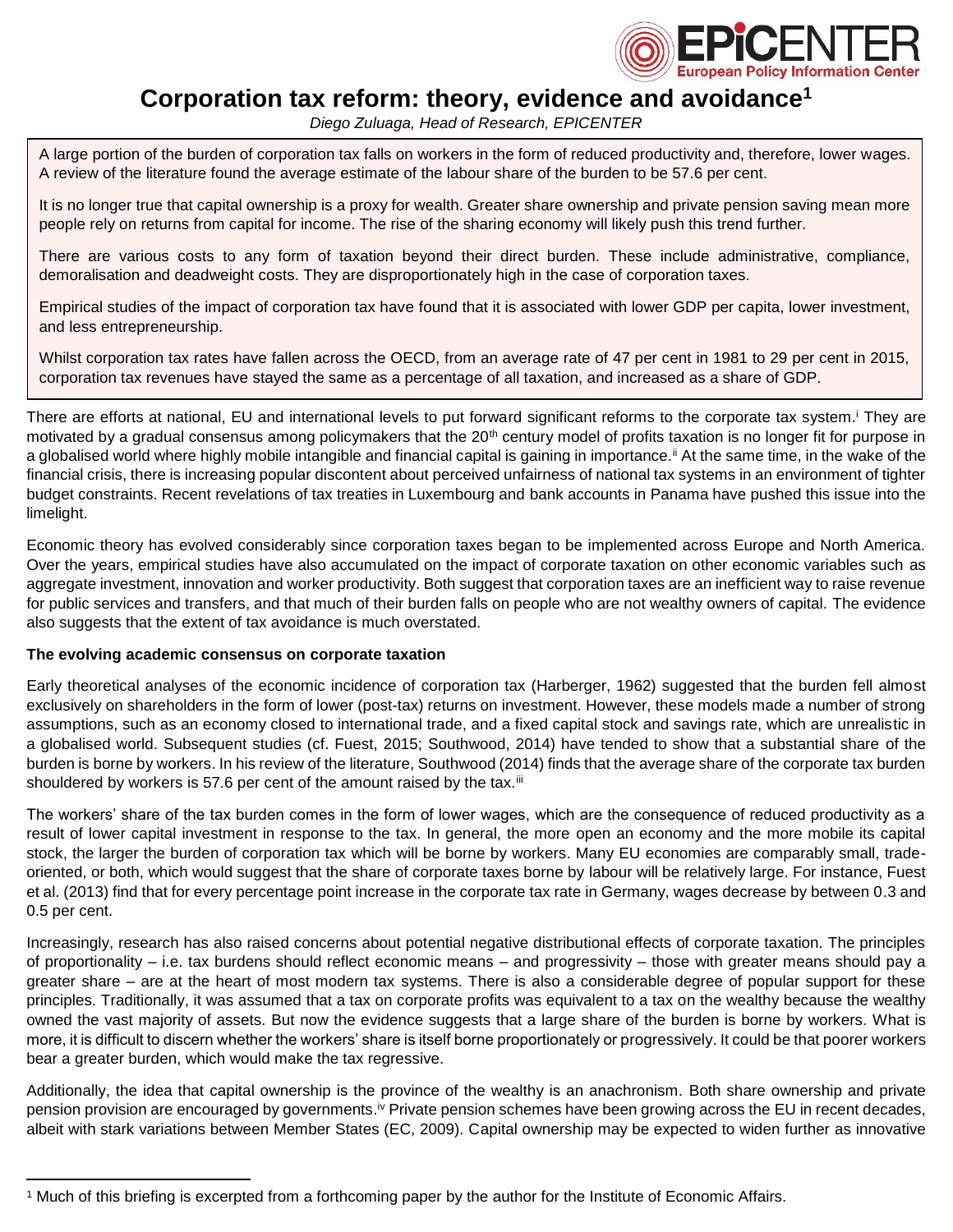business models such as the sharing economy enable households to spend a smaller proportion of disposable income on lumpy durables such as cars, appliances, and housing, and to invest more in financial assets. v

# **The costs of corporation tax**

Tideman and Plassman (2015) identify four key costs of corporate taxation in addition to their direct burden:

- *administrative costs* associated with enforcement and collection;
- *compliance costs* related to finding out how much is owed in taxes, filing the relevant paperwork, as well as resources devoted to tax avoidance and evasion;
- *demoralisation costs* resulting from the perception that taxes are unfair;
- the *excess burden* from behavioural changes as a result of taxation.<sup>vi</sup>

All of these costs are disproportionately high in the case of taxes on corporate income. Administration costs are high because taxable profits are hard to define and subject to discretion and therefore dispute. Compliance costs are also high because rules on profits taxation are commonly complex and uncertain, increasing both incentives and opportunities for tax avoidance. For instance, PwC (2016) estimates that the typical UK firm expends 37 hours per year to comply with corporate taxation.<sup>vii</sup> Both of these costs are especially high in the case of multinational enterprises (MNEs) with operations and value chains in a number of different jurisdictions, and who therefore deal with a multiplicity of tax codes.

The demoralisation costs of corporation tax are arguably also high. They arise both from a perception that corporations in general are not "paying their fair share,"<sup>viii</sup> and from the impression that some firms – ostensibly those with more domestic activity – face a higher tax burden than otherwise similar but more internationalised companies.<sup>ix</sup> Finally, taxes on corporate profits also exhibit higher-than-average excess burdens. Their tax base – profits – is highly mobile and thus responsive to changes in tax rates across countries. Further, by lowering effective – post-tax – returns on investment, corporate taxes discourage saving and investment and therefore undermine an economy's long-run growth potential. Additionally, because of the enforcement challenges outlined above, corporation tax often has to be coupled with complex rules and regulations to curb avoidance (Tideman and Plassmann, 2015).

### **The impact of corporation tax on incomes, investment and entrepreneurship**

In a study for the OECD, Arnold (2008) finds that income taxes are associated with lower per capita GDP than indirect taxes such as VAT and taxes on immovable property. He shows corporation taxes to be particularly harmful, concluding that "tax reforms […] especially away from corporate taxes, are likely to enhance the prospects for economic growth."

Similarly, in an analysis of 85 countries, Djankov et al. (2008) find that corporate income taxes have a large negative effect on aggregate investment and entrepreneurial activity. Their results show that a ten percentage point increase in the corporate tax rate reduces the investment-to-GDP rate by two percentage points. Meanwhile, in a recent study, Mukherjee et al. (2015) look at tax rate changes at state level in the United States, finding that rises in the state corporate tax rate adversely affect the number of patents filed, a proxy for entrepreneurship.

#### **How widespread are base erosion and corporate tax avoidance?**

There are increasingly concerns, especially in the rich OECD countries, about a gradual erosion of the corporate tax base. It is feared that globalisation and the digital economy are making it easier for multinational firms to avoid corporation tax in some of the jurisdictions where they operate. A related claim is that these developments are putting pressure on countries to lower their corporate tax rates, leading to a "race to the bottom."

The average rate of corporation tax in OECD countries has indeed been declining since the 1980s. Fig. 1 (see Appendix) shows tax rate trends in representative countries. The average statutory corporate tax rate in Canada, France, Germany, Italy, Spain, the UK and the U.S. has dropped from over 47 per cent in 1981, to 29 per cent in 2015.

The hypothesis of base erosion, however, implies that corporate tax revenues would have declined during this period. But there is no evidence of that. In fact, the share of corporate taxation in all taxation has remained stable in the last 35 years across the OECD, and it has increased as a share of GDP (Figs. 2 and 3 in the Appendix). We can see that corporate tax revenue responds strongly to the economic cycle, with declines in periods of national recession (see the UK in the late 1980s/ early 1990s, and Germany in the late 1990s/ early 2000s). But a positive relationship between rates and revenues, which would imply a declining tax take over the last thirty years, is not apparent in the data.

This is consistent with an increasing recognition among economists that the level of taxation has important consequences for economic activity. Low taxes can lead to a rise in revenues via greater investment, labour participation and consumer demand. The Laffer Curve, which posits that all taxes feature a revenue-maximising rate beyond which receipts start to decline as economic activity is discouraged, has popularised this insight.<sup>x</sup> Indeed, international bodies such as the European Commission and the OECD have tended to adopt a supply-side view and to encourage indirect taxes such as VAT and property taxes over the direct taxation of incomes, seen as more inefficient and distortionary (Arnold, 2008).<sup>xi</sup>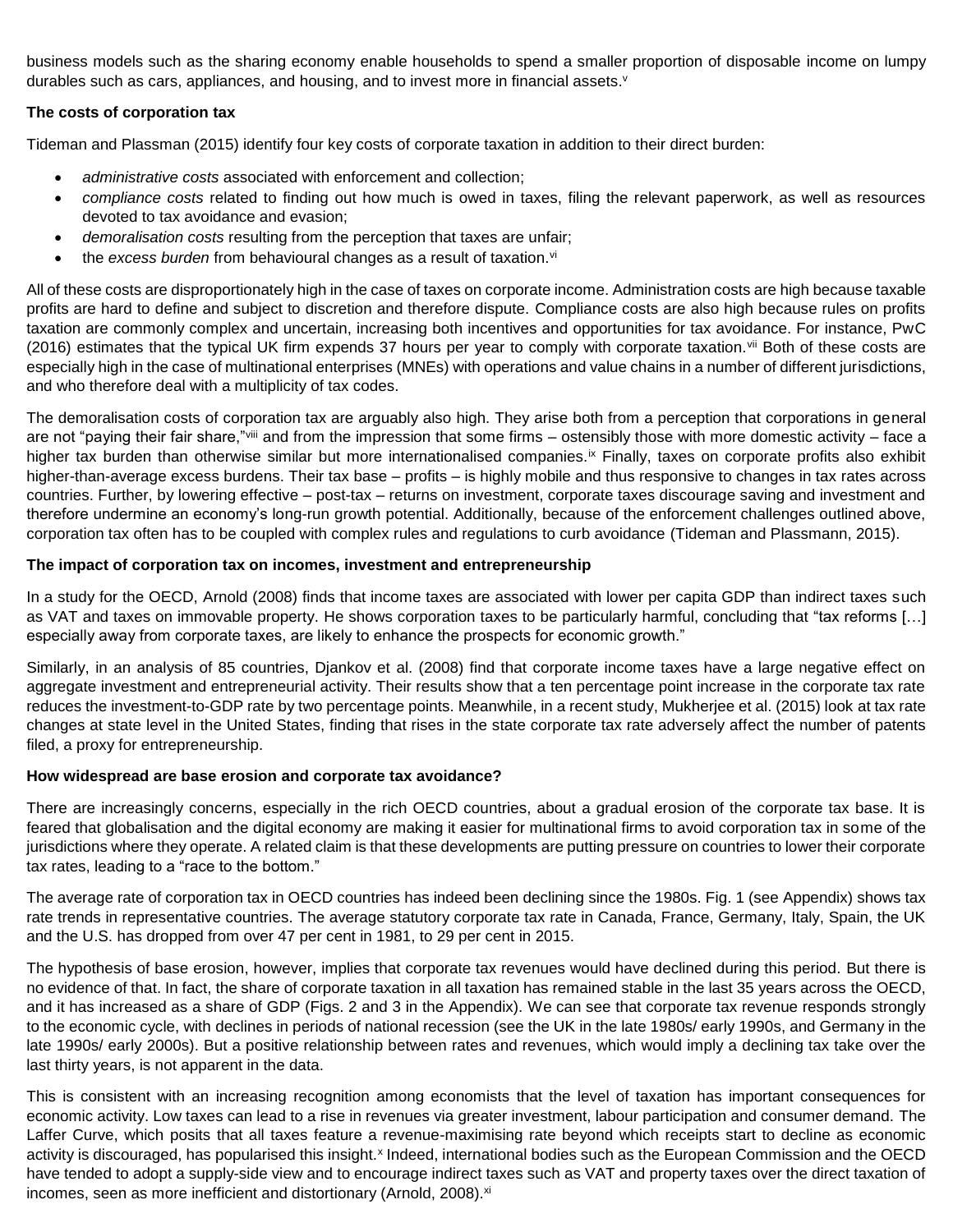## **Appendix**



Fig. 1: Corporate tax rates in selected countries, 1981-2015

Fig. 2: Corporation tax revenue as a percentage of all tax revenue in selected OECD countries, 1981-2015

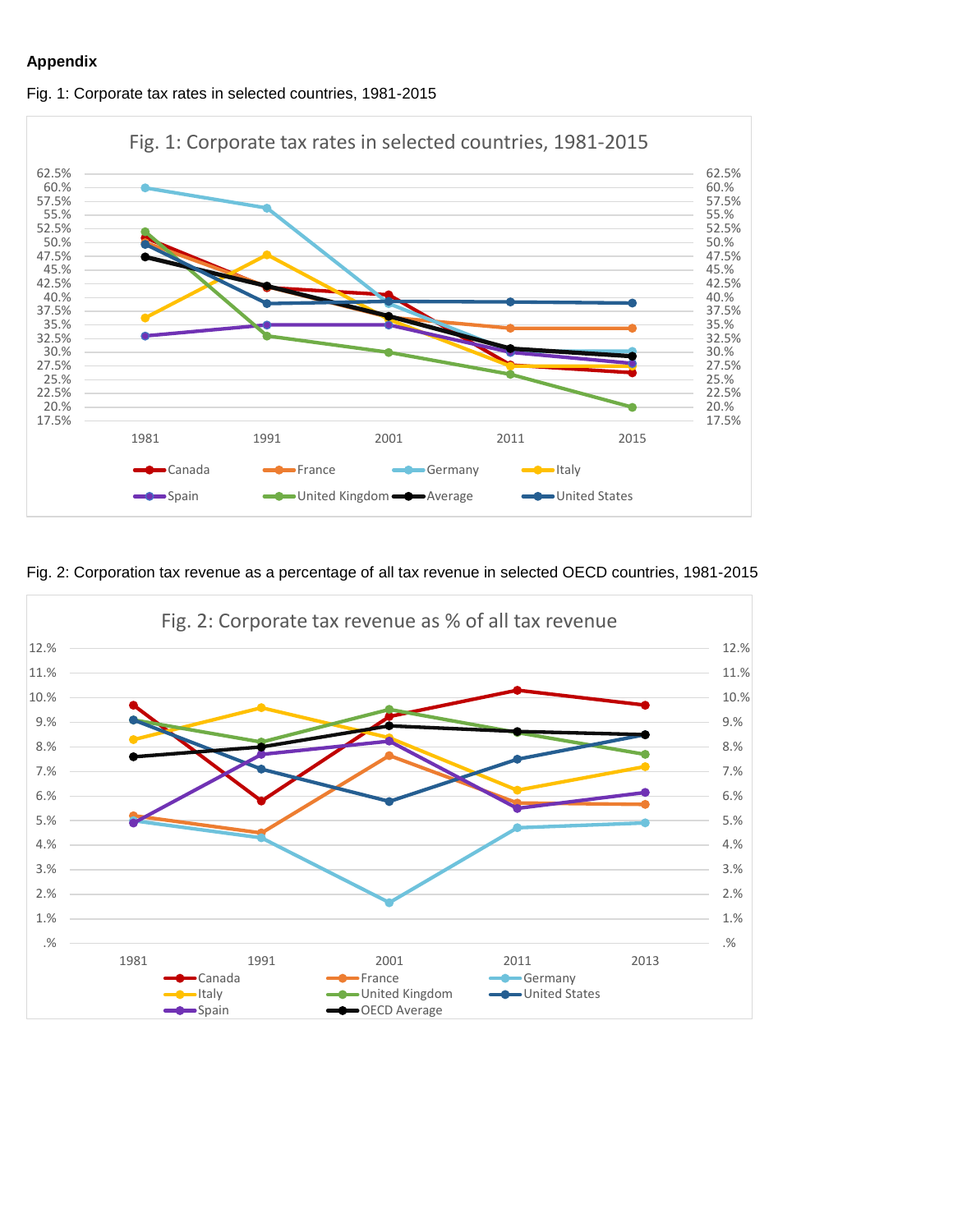

xi It is therefore not fanciful to suggest that the OECD has itself encouraged the downward trend in corporate tax rates.

#### **Selected references**

 $\overline{a}$ 

Arnold, Jens. ["Do tax structures affect aggregate economic growth? Empirical evidence from a panel of OECD countries."](http://www.oecd.org/officialdocuments/publicdisplaydocumentpdf/?doclanguage=en&cote=eco/wkp(2008)51) OECD Economics Department Working Paper No. 643. Paris: OECD, 2008.

Djankov, Simeon, Tim Ganser, et al. ["The effect of corporate taxes on investment and entrepreneurship."](http://www.nber.org/papers/w13756.pdf) NBER Working Paper 13756. Washington, DC: National Bureau of Economic Research, 2008.

European Commission. ["Private pension schemes: their role in adequate and sustainable pensions."](http://ec.europa.eu/social/BlobServlet?docId=4853&langId=en) Brussels: European Commission, 2009.

Fuest, Clemens. ["Who bears the burden of corporate income taxation?"](http://www.etpf.org/papers/PP001CorpTax.pdf) ETPF Policy Paper 1. Mannheim: Centre for European Economic Research, 2015.

<sup>i</sup> The United Kingdom's ongoing Treasury Select Committee inquiry, the EU's re-launch of proposals for a Common Consolidated Corporate Tax Base (CCCTB), and the OECD's BEPS initiative are examples of efforts at each of these levels.

ii The 2014 report by the European Commission's Expert Group on Taxation of the Digital Economy (EC, 2014) illustrates institutional efforts to grapple with changing economies.

iii Note that the burden of tax can exceed 100% of the amount raised because of excess burdens and other costs.

iv The European Commission, together with the OECD, has been one of the most active promoters of private old age provision and pension reforms. See EC (2009) and OECD (2015) for examples.

<sup>v</sup> Lilico and Sinclair (2016) discuss this and other policy implications of the sharing economy.

vi The excess burden, also known as the deadweight loss or the tax wedge, results from changes in supply and demand in response to taxation. It captures the reduction in economic transactions at the margin caused by taxation.

vii Interestingly, both France (26) and Spain (33) have shorter time costs of compliance with corporate taxes. Unfortunately, their tax systems are on the whole more compliance-heavy than the UK's.

viii Corporations are legal entities and therefore *strictu sensu* cannot pay taxes. Shareholders, employees and consumers bear the burden of corporate taxation.

ix Perceptions of unfairness may or may not reflect reality, but the point of demoralisation costs is precisely that they are subjective and vary depending on the type of tax concerned.

<sup>x</sup> Arthur Laffer, pioneer of the eponymous curve, underscores that the revenue-maximising rate is not necessarily the optimal rate, which would maximise both the public and the private benefits of economic activity. This optimal rate would normally lie below the revenue-maximising rate.